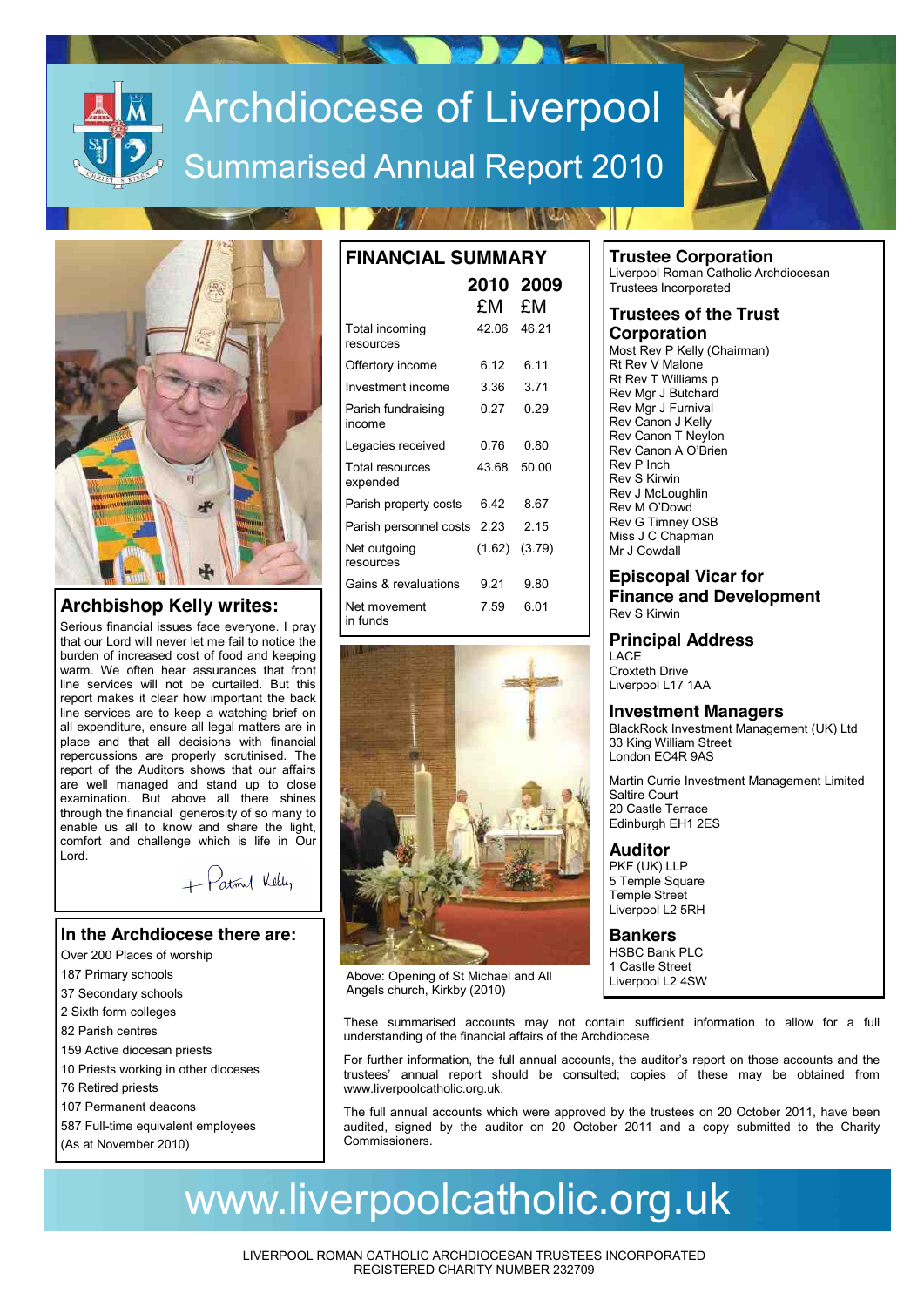For financial reporting purposes, the Archdiocese is split into two main categories, the Parochial and Curial sections. Each section has three subcategories being unrestricted, designated, and restricted and these are further explained below.

Parochial includes the aggregated performance of the parishes, the assessment fund and expenditure on archdiocesan school building projects.

**Curial** includes the central administrative function, the Cathedral, subsidiaries and various other funds including priests' training and retirement funds. **Unrestricted funds** are funds which are available for use at the discretion of the trustees in furtherance of the objects of the Archdiocese and which have not been designated for any other purpose.

**Designated funds** are unrestricted funds that have been set aside by the trustees for specific purposes.

**Restricted funds** are funds that are used in accordance with specific restrictions imposed by donors or that have been raised for particular purposes

| <b>STATEMENT OF FINANCIAL</b><br><b>ACTIVITIES FOR THE YEAR ENDED</b><br>31 DECEMBER 2010 | Parochial<br><b>Unrestricted</b><br><b>Funds</b><br>£000's | <b>Parochial</b><br><b>Designated</b><br>Funds<br>£000's | <b>Parochial</b><br><b>Restricted</b><br><b>Funds</b><br>£000's | Curial<br><b>Unrestricted</b><br><b>Funds</b><br>£000's | Curial<br><b>Designated</b><br>Funds<br>£000's | <b>Curial</b><br><b>Restricted</b><br><b>Funds</b><br>£000's | <b>TOTAL</b><br>2010<br>£000's | <b>TOTAL</b><br>2009<br>£000's |
|-------------------------------------------------------------------------------------------|------------------------------------------------------------|----------------------------------------------------------|-----------------------------------------------------------------|---------------------------------------------------------|------------------------------------------------|--------------------------------------------------------------|--------------------------------|--------------------------------|
| <b>INCOMING RESOURCES</b>                                                                 |                                                            |                                                          |                                                                 |                                                         |                                                |                                                              |                                |                                |
| Voluntary income                                                                          | 9,882                                                      | 455                                                      | 2,022                                                           | 332                                                     | 161                                            | 483                                                          | 13,335                         | 12,912                         |
| Activities for generating funds                                                           | 297                                                        |                                                          | $\blacksquare$                                                  | 23,319                                                  |                                                |                                                              | 23,616                         | 28,525                         |
| Investment income                                                                         | 1,181                                                      | 236                                                      | 6                                                               | 219                                                     | 1,606                                          | 111                                                          | 3,359                          | 3,706                          |
| Charitable activities                                                                     | 301                                                        |                                                          |                                                                 | 267                                                     | 551                                            | 148                                                          | 1,267                          | 958                            |
| Other                                                                                     | (95)                                                       |                                                          | ٠                                                               | $\sim$                                                  | 576                                            | $\blacksquare$                                               | 481                            | 109                            |
| <b>TOTAL INCOMING RESOURCES</b><br><b>RESOURCES EXPENDED</b>                              | 11,566                                                     | 691                                                      | 2,028                                                           | 24,137                                                  | 2,894                                          | 742                                                          | 42,058                         | 46,210                         |
| Charitable activities                                                                     | (12, 165)                                                  | (825)                                                    | (1,789)                                                         | (993)                                                   | (3,875)                                        | (470)                                                        | (20, 117)                      | (22, 631)                      |
| Investment management & governance                                                        | (99)                                                       | (31)                                                     |                                                                 | (6)                                                     | (253)                                          | (3)                                                          | (392)                          | (355)                          |
| Cost of generating funds                                                                  | (75)                                                       |                                                          | ٠                                                               | (23, 022)                                               | (75)                                           | $\blacksquare$                                               | (23, 172)                      | (27, 018)                      |
| <b>TOTAL RESOURCES EXPENDED</b>                                                           | (12, 339)                                                  | (856)                                                    | (1,789)                                                         | (24, 021)                                               | (4, 203)                                       | (473)                                                        | (43, 681)                      | (50,004)                       |
| <b>NET (OUTGOING) / INCOMING</b><br><b>RESOURCES BEFORE TRANSFERS</b><br><b>Transfers</b> | (773)<br>(1,717)                                           | (165)<br>143                                             | 239<br>(413)                                                    | 116<br>898                                              | (1, 309)<br>821                                | 269<br>268                                                   | (1,623)                        | (3,794)                        |
| <b>NET (OUTGOING) / INCOMING</b><br><b>RESOURCES</b>                                      | (2, 490)                                                   | (22)                                                     | (174)                                                           | 1,014                                                   | (488)                                          | 537                                                          | (1,623)                        | (3,794)                        |
| Revaluation of and gains / (losses) on<br>investment properties                           | 2,486                                                      |                                                          |                                                                 |                                                         | (328)                                          | ٠                                                            | 2,158                          | 171                            |
| Unrealised gain on investments<br>and deposits                                            | 2,168                                                      | 658                                                      | 20                                                              | 231                                                     | 3,616                                          | 358                                                          | 7,051                          | 9,633                          |
| <b>NET MOVEMENT IN FUNDS</b>                                                              | 2,164                                                      | 636                                                      | (154)                                                           | 1,245                                                   | 2,800                                          | 895                                                          | 7,586                          | 6,010                          |
| Fund balances at 1 January 2010                                                           | 64,373                                                     | (3,009)                                                  | 1,761                                                           | 2,084                                                   | 60,949                                         | 12,809                                                       | 138,967                        | 132,957                        |
| <b>FUND BALANCES AT 31 DECEMBER 2010</b>                                                  | 66,537                                                     | (2, 373)                                                 | 1,607                                                           | 3,329                                                   | 63,749                                         | 13,704                                                       | 146,553                        | 138,967                        |

#### **INCOMING RESOURCES**

Voluntary income includes offertories and collections such as those for LAMP and contributions towards the School Projects Fund along with income tax recovered under Gift Aid. General parish offertories increased slightly from £6.11M to £6.12M.

Parishioners' responses to appeals and special collections remain generous with £2.02M received in 2010 (2009: £1.92M). A number of external charities including CAFOD benefited from the additional income generated.

The amount of tax recovered under Gift Aid remained comparable with 2009 but the benefits of transitional relief ended in 2011. Parishes where a 'responsible giving' campaign has been undertaken in recent years experienced average increases in offertories of 24%. Where a campaign has yet to be undertaken the average offertory fell by over 4% in recent years.

The value of legacies received by the Archdiocese was £0.76M in 2010 (2009: £0.8M). The Priests' Training Fund, LAMP and the George Andrew Fund continue to benefit from the generosity of parishioners through collection income and bequests.

Investment income, which includes cash management interest, fell from £3.71M to £3.36M with historically low interest rates experienced throughout the year.

Activities for generating funds include parish fundraising efforts and the activities of subsidiary companies.

Parish fundraising activities generated £0.29M. In addition to ongoing initiatives, parishes are often presented with fundraising targets when faced with major building projects.

Income from subsidiaries was £23.32M. This includes the activities of the parish clubs and the LACE conference centre.

#### **RESOURCES EXPENDED**

Total resources expended fell by 13% from £50.00M in 2009 to £43.68M in 2010.

Expenditure on charitable activities fell by 11% from £22.63M to £20.18M. The two most significant items of expenditure within this category are property costs and personnel costs.

Parish establishment costs remain the most significant area of expenditure for parishes, with £6.42M (2009: £8.67M) incurred in property running costs. Repair and maintenance costs of £3.55M were incurred in 2010 (2009: £5.41M). The reduction in repair costs can be attributed to the effective control exercised through the Financial Advisory Committee who approve repair projects costing in excess of £5,000 and the efforts of the in-house surveying team in obtaining value for money. The expenditure on the maintenance and repair programme ensures that churches and halls are open to the whole community to benefit not only spiritually but also practically from the provision of pastoral care and the many activities provided by our parishes to the wider community.

Through the School Projects Fund, the Archdiocese engaged in capital and repair projects in excess of £25M at a net cost of £0.83M (2009: £2.20M). The reduced cost to the Archdiocese reflects the lower levels of funding made available by the Government and the decisions of the trustees in 2008 and 2009 to accelerate expenditure to take advantage of competitive conditions in the construction industry. Funding for school building projects is derived primarily from collections in parishes and from parents, and just under 500 school building projects were submitted to the Building Projects Committee and approved by the trustees in the year.

Lay personnel costs amounted to £7.67M in 2010 (2009: £8.15M) and the average number of people employed was 587 including 406 parish club employees.

The cost of generating funds in respect of subsidiaries was £23.02M.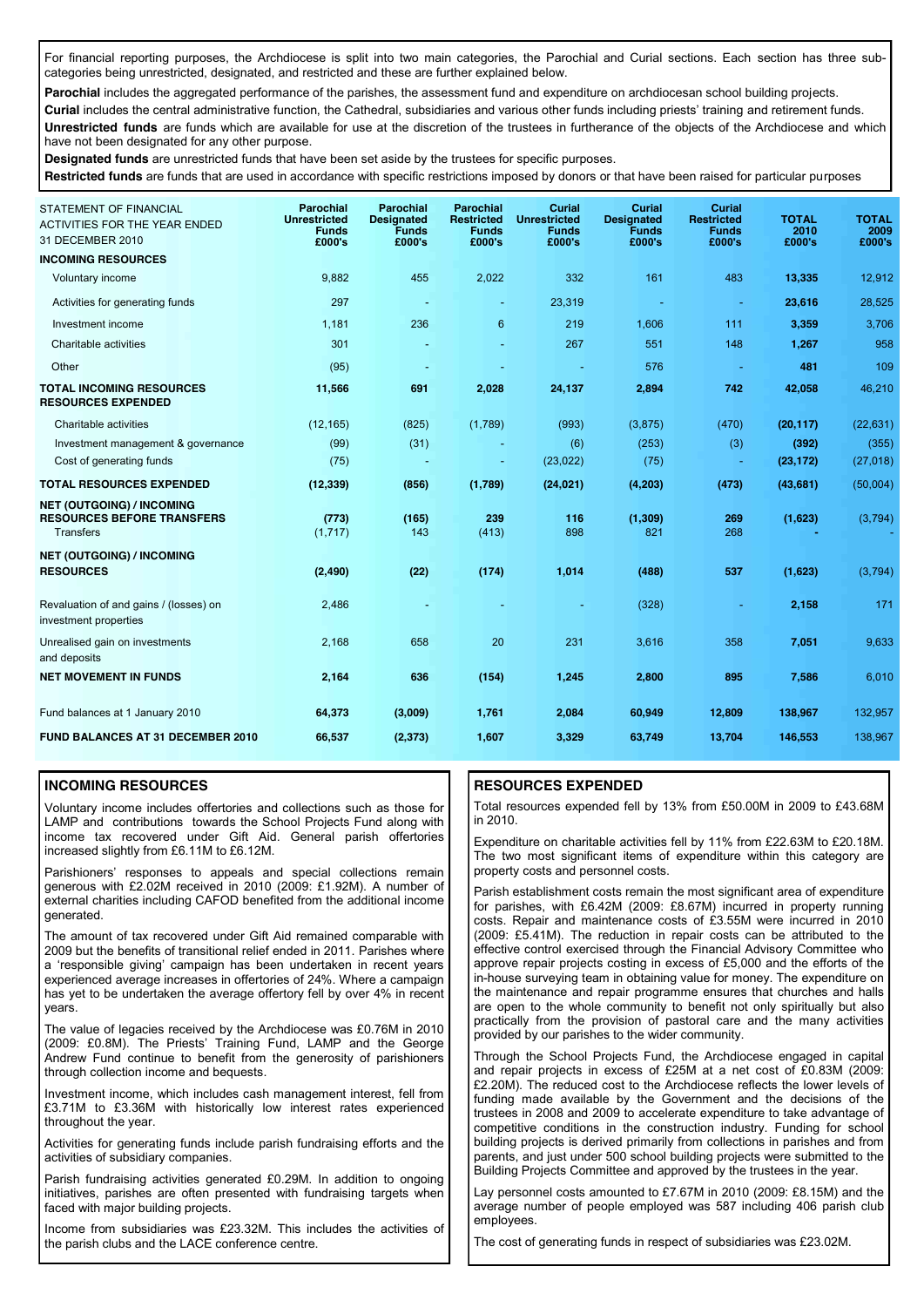#### **FIXED ASSETS**

Tangible fixed assets are included at cost and depreciated over their expected useful lives. Listed properties and other functional church properties are depreciated over 100 years and 50 years respectively. Additions of £2.24M include the completion of St Michael & All Angels Church for £1.25M in Kirkby and £0.47M of internal improvements to parish centres.

School properties are valued at £nil. No meaningful value can be attributed to these assets since they are not used directly by the Archdiocese, do not generate income, and cannot be disposed of while still occupied.

A number of buildings have been retained as investment properties to generate a rental income for individual parishes. Also included are a number of sites that have been cleared or are in the process of being cleared with the objective of being marketed for sale. Having previously included the site clearance costs within debtors as recoverable costs, the trustees now consider these sites to be investment properties and have restated the comparatives accordingly. Cyclical valuations are undertaken and the revaluations created an unrealised gain of £2.26M in 2010.

#### **INVESTMENTS**

Investments held by the Archdiocese, managed within the parameters of an ethical investment policy, amounted to £78.89M and included £1.8M of assets previously shown as cash. The 2009 figures have been restated. An unrealised gain of £6.45M was reported in 2010 (2009: £8.93M). The latest valuation available at 30 September 2011 would represent a loss of £7.63M in 2011.

#### **NET CURRENT ASSETS**

Net Current Assets amounted to £11.92M at 2010 compared to £14.26M at 2009. These amounts, made up of stocks, amounts recoverable and cash balances less creditors, represent the working capital of the Archdiocese and are used to finance the day-to-day activities of all the parishes, clubs, school building projects and central operations.

#### **RESERVES**

The total reserves held at December 2010 amounted to £146.55M (2009: £138.97M). They are held for the purposes outlined on page 4.

| <b>BALANCE SHEET AT</b><br>31 DECEMBER 2010 | Parochial<br>2010<br>£000's | Curial<br>2010<br>£000's | Total<br>2010<br>£000's | Parochial<br>2009<br>£000's | Curial<br>2009<br>£000's<br><b>Restated</b> | Total<br>2009<br>£000's<br><b>Restated</b> |
|---------------------------------------------|-----------------------------|--------------------------|-------------------------|-----------------------------|---------------------------------------------|--------------------------------------------|
| <b>FIXED ASSETS</b>                         |                             |                          |                         |                             |                                             |                                            |
| <b>Tangible assets</b>                      |                             |                          |                         |                             |                                             |                                            |
| - investment properties                     | 7,926                       | 7,482                    | 15,408                  | 5,304                       | 7,792                                       | 13,096                                     |
| - other                                     | 17,916                      | 22,415                   | 40,331                  | 17,294                      | 23,086                                      | 40,380                                     |
|                                             | 25,842                      | 29,897                   | 55,739                  | 22,598                      | 30,878                                      | 53,476                                     |
| <b>Investments</b>                          | 34,064                      | 44,829                   | 78,893                  | 29,992                      | 41,239                                      | 71,231                                     |
| <b>Total Fixed Assets</b>                   | 59,906                      | 74,726                   | 134,632                 | 52,590                      | 72,117                                      | 124,707                                    |
| <b>CURRENT ASSETS</b>                       |                             |                          |                         |                             |                                             |                                            |
| <b>Stock</b>                                |                             | 763                      | 763                     |                             | 702                                         | 702                                        |
| Debtors                                     | 3,905                       | 3,426                    | 7,331                   | 2,070                       | 5,432                                       | 7,502                                      |
| <b>Balance at bank</b>                      | 24,579                      | 1,807                    | 26,386                  | 26,763                      | 2,388                                       | 29,151                                     |
| <b>CREDITORS</b>                            |                             |                          |                         |                             |                                             |                                            |
| - amounts falling due<br>within one year    | (14, 491)                   | (8,068)                  | (22, 559)               | (15,901)                    | (7, 194)                                    | (23,095)                                   |
| <b>Parish/Curial balances</b>               | (8, 128)                    | 8,128                    |                         | (2, 397)                    | 2,397                                       |                                            |
| <b>NET CURRENT ASSETS</b>                   | 5,865                       | 6,056                    | 11,921                  | 10,535                      | 3,725                                       | 14,260                                     |
| <b>NET ASSETS</b>                           | 65,771                      | 80,782                   | 146,553                 | 63,125                      | 75,842                                      | 138,967                                    |
| <b>ACCUMULATED FUNDS</b>                    |                             |                          |                         |                             |                                             |                                            |
| <b>Restricted funds</b>                     | 1,607                       | 13,704                   | 15,311                  | 1,761                       | 12,809                                      | 14,570                                     |
| Unrestricted funds                          |                             |                          |                         |                             |                                             |                                            |
| - designated                                | (2, 373)                    | 63,749                   | 61,376                  | (3,009)                     | 60,949                                      | 57,940                                     |
| - general                                   | 66,537                      | 3,329                    | 69,866                  | 64,373                      | 2,084                                       | 66,457                                     |
|                                             | 65,771                      | 80,782                   | 146,553                 | 63,125                      | 75,842                                      | 138,967                                    |





# lickı

Top: Work begins at Hope Academy. Bottom: Hope Primary School opens.

www.flickr.com/photos/liverpoolcatholic

#### **INDEPENDENT AUDITOR'S STATEMENT TO THE TRUSTEES OF LIVERPOOL ROMAN CATHOLIC ARCHDIOCESAN TRUST**

We have examined the summarised financial statements of the group and parent charity Liverpool Roman Catholic Archdiocesan Trust.

This statement is made solely to the trustees, as a body in accordance with the terms of our engagement. Our work has been undertaken so that we might state to the trustees those matters we have agreed to state to them in this statement and for no other purpose. To the fullest extent permitted by law, we do not accept or assume responsibility to anyone other than the charity's trustees as a body, for our work, for this statement, or for the opinions we have formed.

#### **Respective responsibilities of trustees and auditor**

The trustees are responsible for preparing the summarised financial statements in accordance with the recommendations of the Charities SORP.

Our responsibility is to report to you our opinion on the consistency of the summarised financial statements with the full financial statements and trustees' report. We also read the other information contained in the summarised annual report and consider the implications for our report if we become aware of any apparent misstatements or material inconsistencies with the summarised financial statements.

#### **Basis of opinion**

We conducted our work in accordance with Bulletin 2008/3 'The auditors' statement on the summary financial statement' issued by the Auditing Practices Board for use in the United Kingdom. Our report on the full annual financial statements describes the basis of our opinion on those financial statements.

#### **Opinion**

In our opinion the summarised financial statements are consistent with the full financial statements and the trustees' report of Liverpool Roman Catholic Archdiocesan Trust for the year ended 31 December 2010.

PKF (UK) LLP, Statutory Auditor, Liverpool 21 October 2011